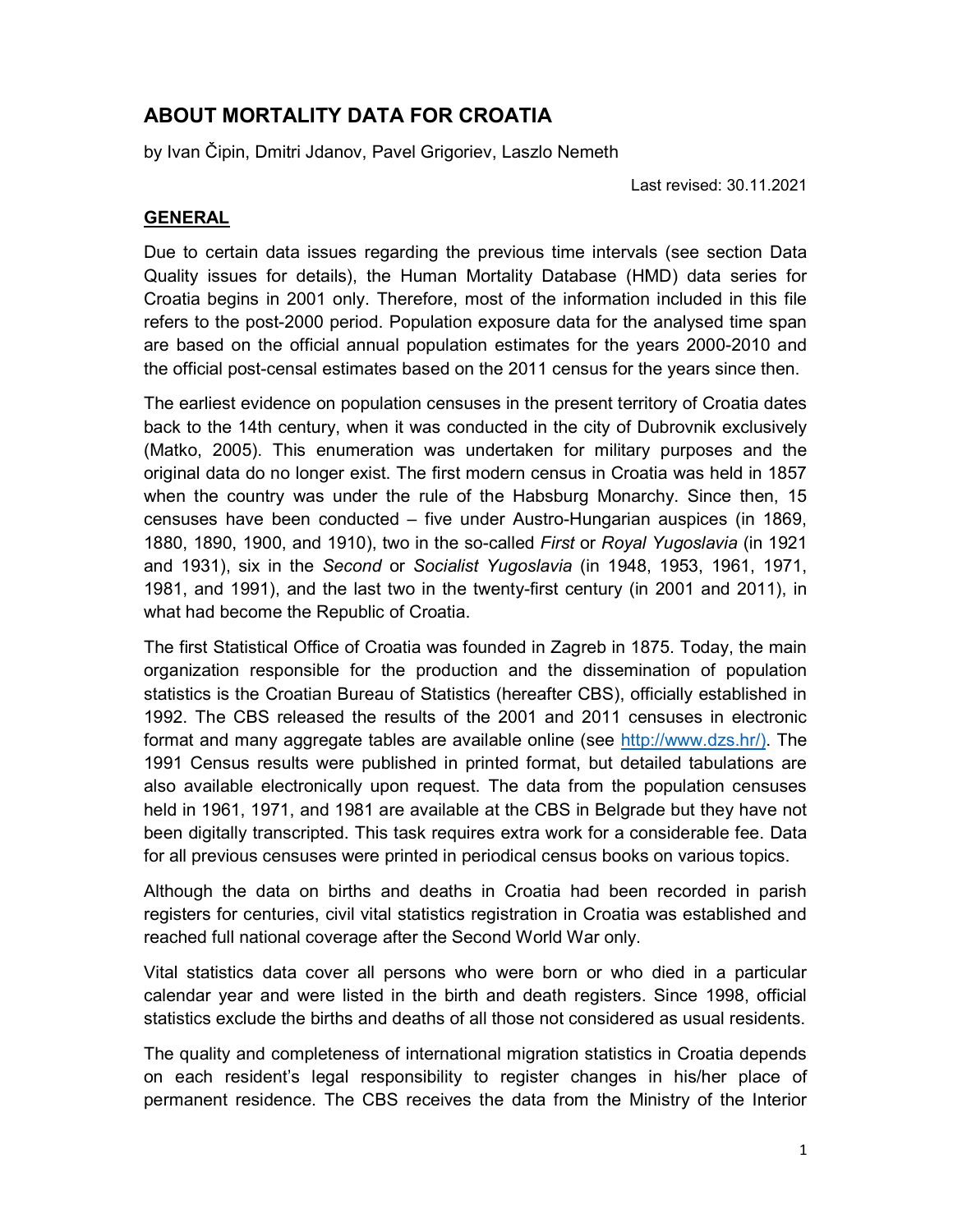Affairs that has the legal authority for collecting the information. The statistical definition of an international migrant is based upon the concept of "usual residence". According to this concept, an immigrant or an emigrant is a person who has crossed the national border with the intention of moving in (for the immigrants) or staying away (for the emigrants) for at least one year.

### Sources of Data

In Croatia, demographic data exist both in printed and electronic format. Most of the population and vital statistics count data currently included in the HMD were obtained directly from the CBS in electronic format<sup>1</sup>. The vital statistics data used in the HMD were purchased from the CBS. They originate from an unpublished electronic database of individual records of births and deaths maintained in the national statistical office since the mid-1980s.

The primary data sources on birth and death counts are birth and death registers maintained in registrar's regional/local district offices. The data on live births are collected via the Statistical Report on Births (the DEM-1 form), while data on deaths are collected using the Statistical Report on Deaths (the DEM-2 form). Those statistical forms and reports gathered by registrars form the basis for birth and death statistics in Croatia.

Vital statistics tabulations are released annually in the so-called *First release* publications called Vital statistics of the Republic of Croatia/Natural Change in Population in the Republic of Croatia. They have been available online since 2000. Starting from 2009, a detailed yearly statistical report titled Natural Change in Population is available both in print and in electronic format (as online .pdf files). Data on migration statistics are also available online since 2002 in the First release publications titled Migration of population in the Republic of Croatia. Similarly, the online version of first releases Population estimates of the Republic of Croatia is available since 2007.

In most cases, published data are less detailed than those internally available at the CBS, especially in terms of age. For example, published data include population and vital events combined into age groups up to the open age category (usually 85 and older) while unpublished data are available by single years of age. The more detailed data are, however, available for purchase from the CBS. Detailed information on the data sources for each type of records in the HMD and corresponding notes are available from the reference and note files<sup>2</sup>.

## TERRITORIAL COVERAGE

Small territorial changes took place after the Second World War but not since 1998. The current HMD data series includes only data for the  $21<sup>st</sup>$  century which are not affected by any territorial changes.

 1 See http://www.mortality.org/hmd/HRV/InputDB/HRVref.pdf for details

<sup>&</sup>lt;sup>2</sup> See http://www.mortality.org/hmd/HRV/InputDB/HRVnote.pdf and http://www.mortality.org/hmd/HRV/InputDB/HRVref.pdf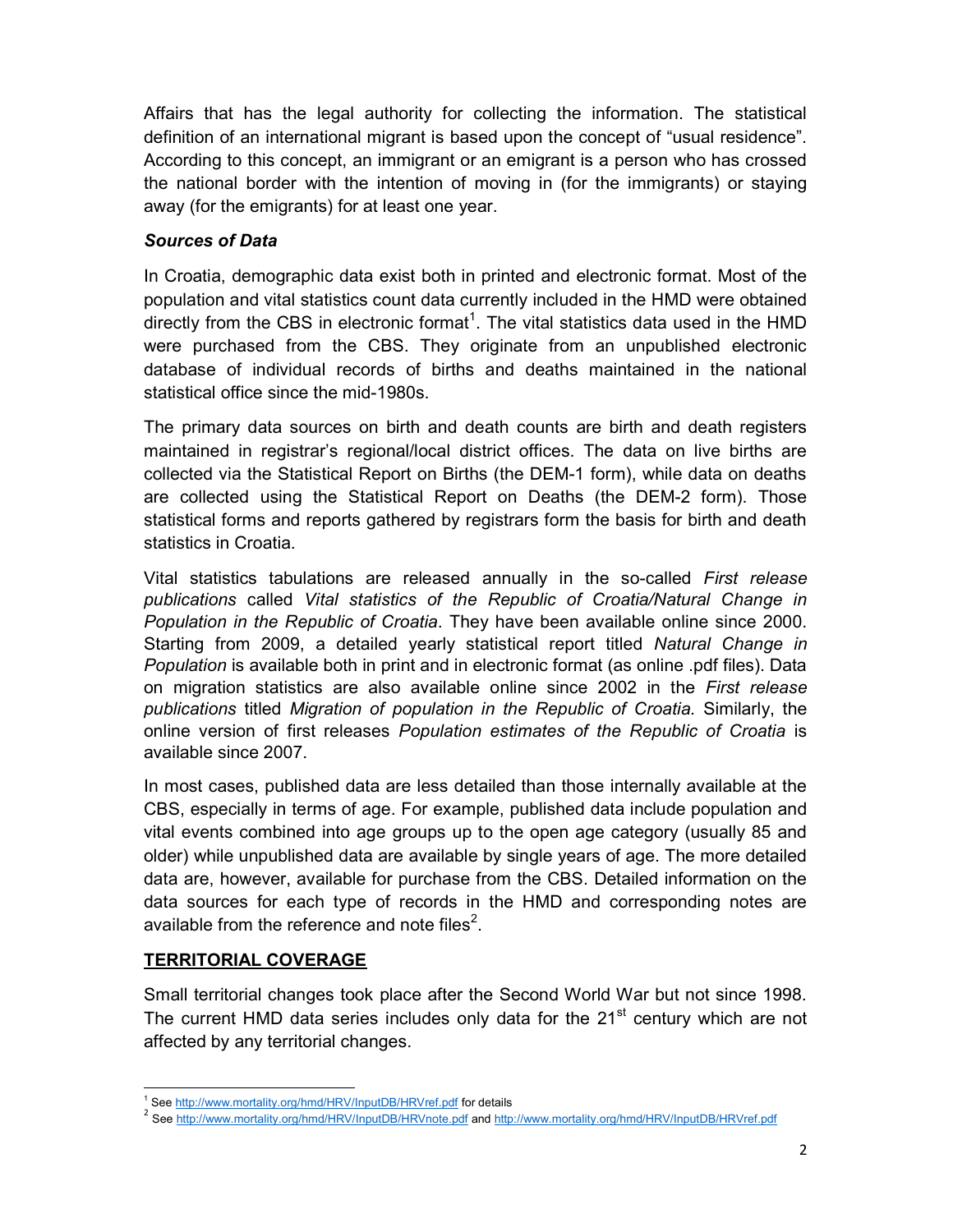## DEATH COUNT DATA

#### Coverage and Completeness

In the period covered by the HMD, data on deaths are considered complete and of good quality. As stated in the Vital Records Act of Croatia, deaths must be registered within three days and death certificates must be established by medical doctors or other authorized persons. If a death occurs in a medical institution, the institution is responsible for its reporting. Otherwise, family members who lived with the deceased or other people/institutions related to the deceased must report the death and provide all required information to the vital statistics office. A specific procedure exists to report late registered deaths to the CBS. This procedure has a negligible impact on national mortality statistics since those events constitute a very small fraction of the overall death counts.

Until 1997, data on deaths were processed according to the deceased's permanent residence (including Croatian citizens living abroad). Since 1998, data on deaths have been based on the place of usual residence of the deceased, so as to follow a new definition of place of residence introduced with the 2001 census. The HMD data series includes data since 2001 and are not affected by changes in death registration. Nevertheless, death for period prior 2001 are published as part of the HMD Input database and users should take into account a possible inconsistency in early data.

Special tabulations of death counts by age and year of birth (Lexis triangles) and sex, for the 1983 – 2019 period have been obtained from the  $\mathsf{CBS}^3$ .

### POPULATION COUNT DATA

#### Coverage and Completeness

The "place of usual residence" concept was introduced for the first time in the 2001 Census. According to that concept, the official population count includes only people whose usual residence is in Croatia, that is either people currently living in Croatia or people living abroad with the intent of returning within a year of departure. However, this definition has been taken loosely as people living abroad but with close ties to Croatia (economically and socially) were also included in the total population as estimated at the time of the 2001 Census (CBS, 2012).

The 2011 Census used the "place of usual residence" concept, with an intention to stay question introduced as an additional criterion on whether to include a person in the total population (CBS, 2012). The 2011 Census included all persons whose usual place of residence on 31 March 2011 at midnight (census reference date) was in Croatia. The usual place of residence is based on where a person spends most of his/her time. However, the CBS does not have a good grasp about international migration patterns and is believed to severely under-estimate the number of

-

<sup>&</sup>lt;sup>3</sup> See http://www.mortality.org/hmd/HRV/InputDB/HRVref.pdf for details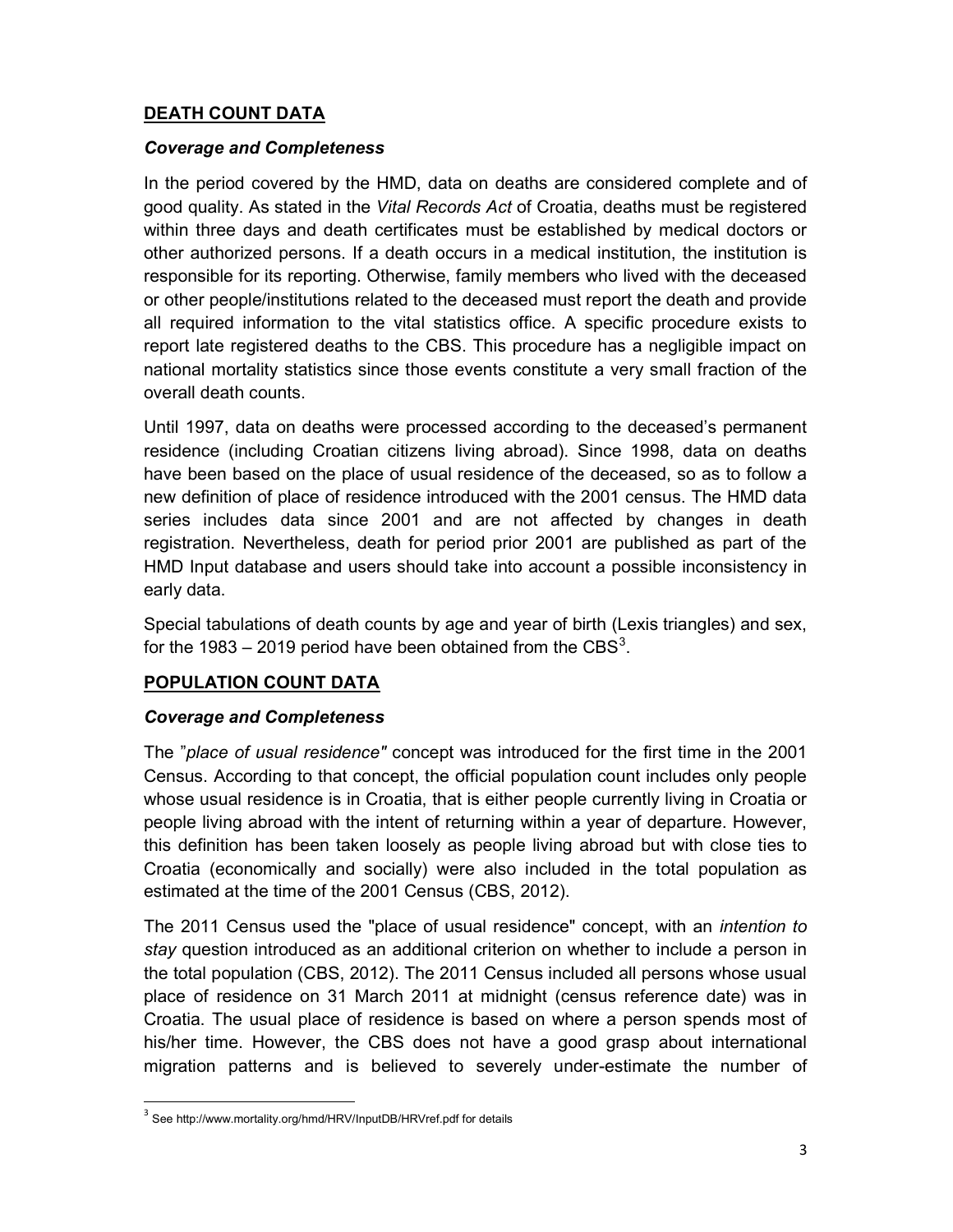Croatians living abroad, especially since 2013, when the country joined the European Union.

Although the CBS does not recognize it, official emigration numbers in Croatia are very likely to be significantly underestimated. This happens because many people leave the country without officially reporting their move despite the obligations to do so and they are still counted in the population total. Immigration data for Germany and other EU countries show that the underestimation of unregistered emigrants increased during the economic crisis, especially since 2013 when Croatia joined the EU. Unregistered emigrants are still considered as usual residents despite residing (or having an intention to stay) abroad for longer than a year. For more details see Data Quality Issues section. Consequently, population data are over-estimated and mortality estimates under-estimated to an extent that is difficult to quantify.

### Specific Details

Unusually large fluctuations in the size of the young cohorts (children) observed over time are explained by rapid changes in fertility levels in the second half of the 1990s. The steadily declining population at ages 5-64 is explained by both the long-term process of fertility reduction and substantial out-migration recorded since the 1990s.

### BIRTH COUNT DATA

#### Coverage and Completeness

Data on births have been based on the usual resident population since 1998. Live births statistics are considered to be complete and of good quality. There is a 30 day deadline to register a birth.

Monthly statistical reports of registered births are submitted to the CBS within three days after the end of each month.

During the period currently covered by the HMD, Croatia has been using the World Health Organization definition of live births. A live-born child *(live birth)* is defined as a newborn exhibiting any sign of life at birth, whether breathing, beating of the heart, pulsation of the umbilical cord, or voluntary movements. If a child dies soon after birth, he/she is first registered as a live birth and then as a death. A stillborn child (stillbirth) is defined as a product of conception after complete expulsion or extraction from his/her mother, who showed no evidence of life, providing that the pregnancy lasted for at least 22 weeks and that the child weighted at least 500 grams. Note that up to the year 2000, the definition was very similar except for the cut off duration of gestation for a stillbirth which was set at 28 weeks.

Total births by month have been collected starting from 1950.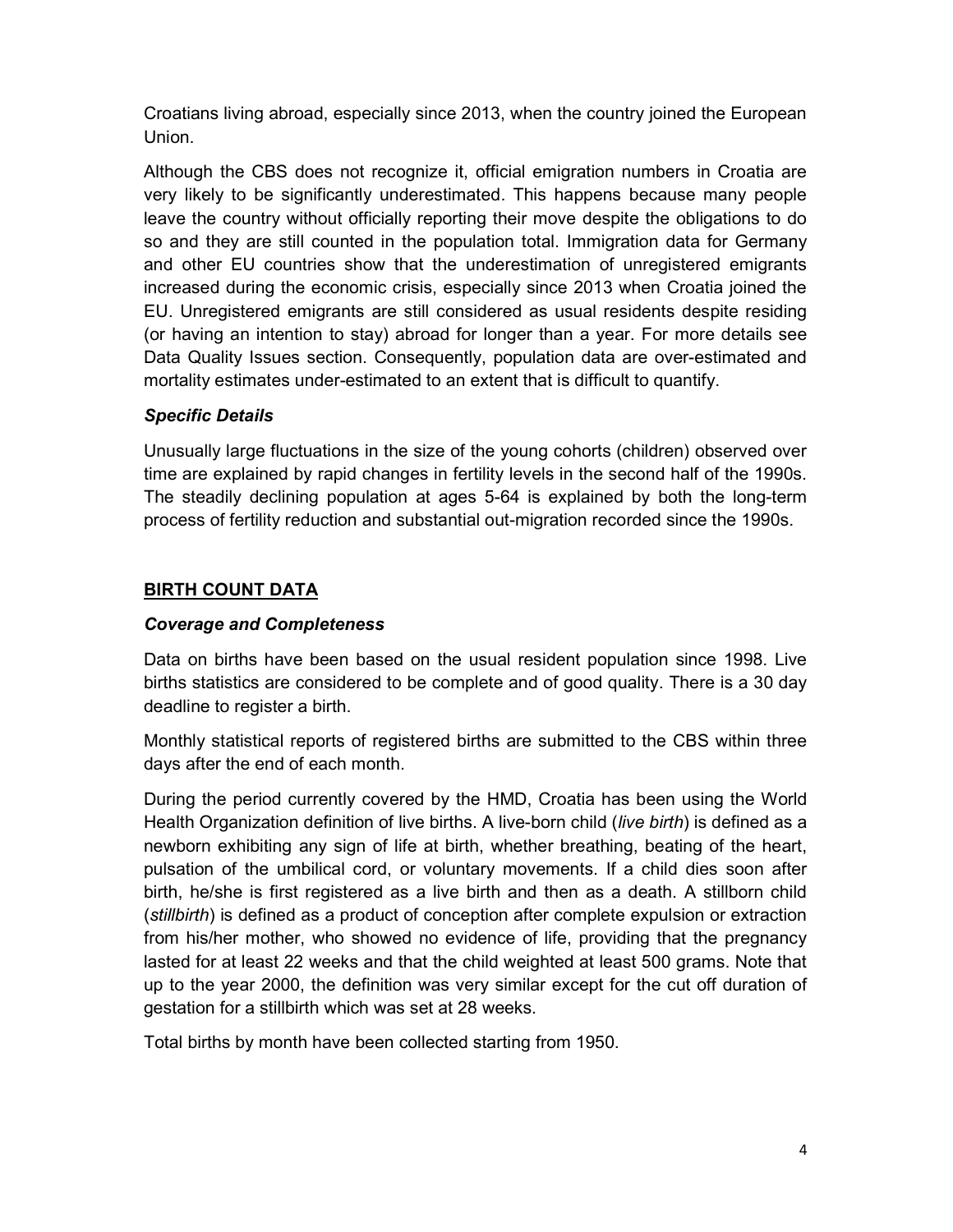### DATA QUALITY ISSUES

### Data prior to 2001

Data are available for the years before 2001 but we decided not to include them in the HMD series due to access, coverage and quality issues. In the 1990s, the CBS published total population estimates (all ages and both sexes combined). This was due, first of all, to the 1991-1995 war, with its several hundred thousands of refugees and internally displaced persons, and second to the incomplete territorial coverage of the official statistics during the period 1991-1997. Population estimates by age and sex have been published in Yugoslavian demographic yearbooks for the period before 1990 (all the way back to the 1950s) but they have not been revised after each decennial population census, and they would need to be thoroughly investigated before they can be used. The CBS did, however, update its population estimates by age and sex for the 1980s after the 1991 census data were released. These updated data are available upon request.

#### Inconsistency between the 2001 and 2011 censuses

Although the data for both censuses are based on the "usual place of residence" concept, they show inconsistencies. First of all, this is because the question on intention to stay was not included in the 2001 Census, and, second and more importantly, due to the fact that the 2001 Census included persons who had been living abroad for more than a year, but who returned on a regular basis to Croatia. By contrast, such persons have been excluded from the 2011 Census official population numbers.

Official inter-censal population estimates have been constructed by the CBS from the 2001 and 2011 censuses as well as from the inter-censal birth, death, and harmonized migration counts for 2001-2010 (CBS, 2013b). These revised population numbers are compatible with the post-censal population estimates for year 2012 and onwards, and they are used in the HMD to produce the population exposure data.

When these recent inter-censal estimates are compared with the previously released 2001 post-censal estimates, the difference in total population numbers is quite substantial (Figure 1).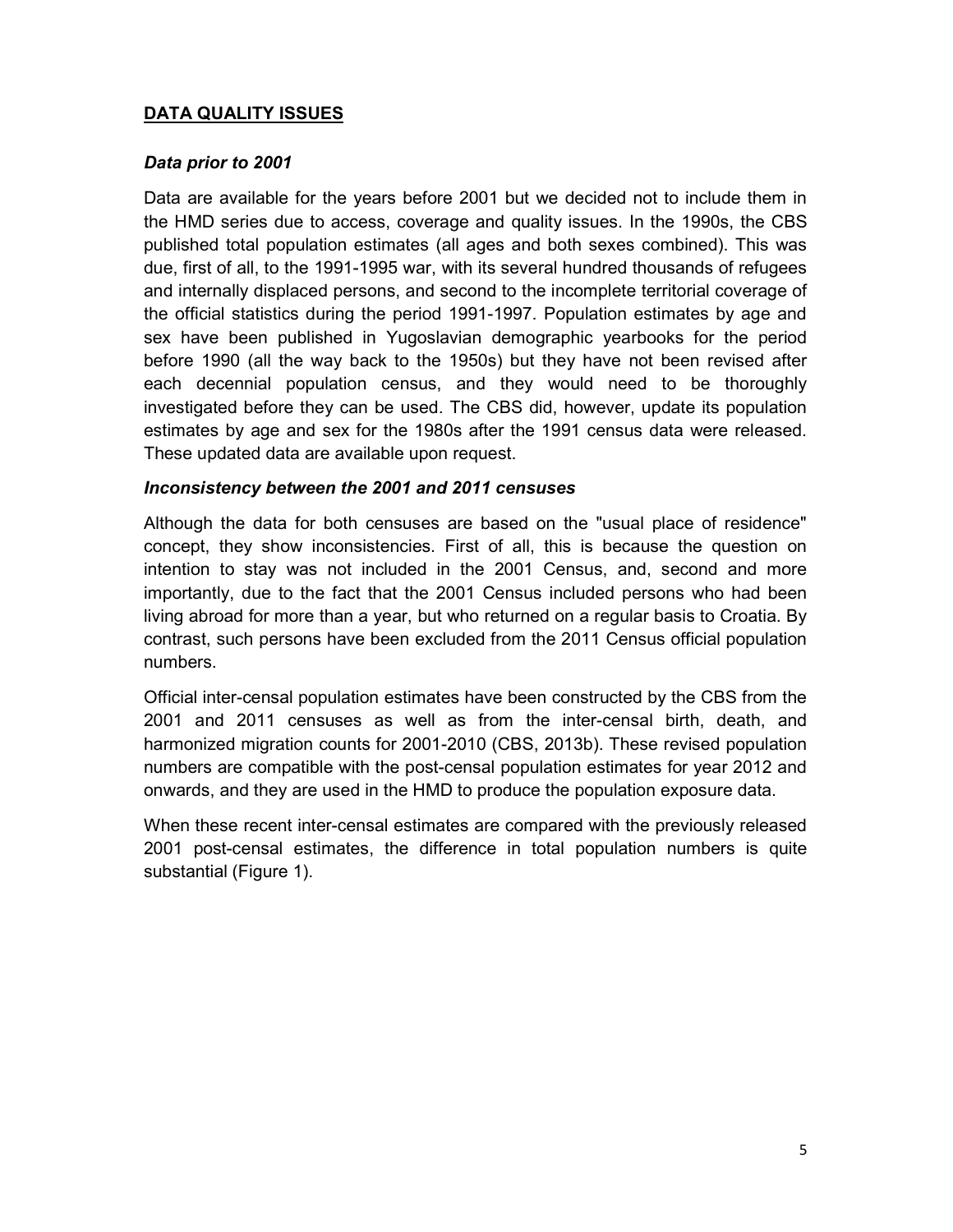

Figure 1. Comparison of population estimates (31.12) based on the 2001 Census (i.e. postcensal estimates) with those based on the 2011 Census (i.e. inter-censal estimates), Croatia, 2001 – 2010, all ages and both sexes combined

Source: CBS (2013b)

As can be seen from Figure 2, the adjustment mostly affected young adults, that is those with the highest rates of geographic mobility (up to age 30). Correction of the 2001 Census data affected males and females equally, and resulted in the difference between the adjusted and unadjusted population estimates for the whole inter-censal period 2001–2010. One could expect that this difference would increase notably by 2010 as a result of under-reported emigration which normally accumulates with time. However, it did not happen in Croatia as the gap did not increase much but shifted towards older ages (right-hand panel of Figure 2).

The observed relative deviations (in per cent) between the unadjusted and adjusted population estimates (Figure 3) are not unusual. They do exist in many EU countries. They are the result of intense unobserved migration flows which are not known in real time but can only be deduced from a cohort comparison of two successive census population distribution, accounting for the births and deaths in the intervening interval.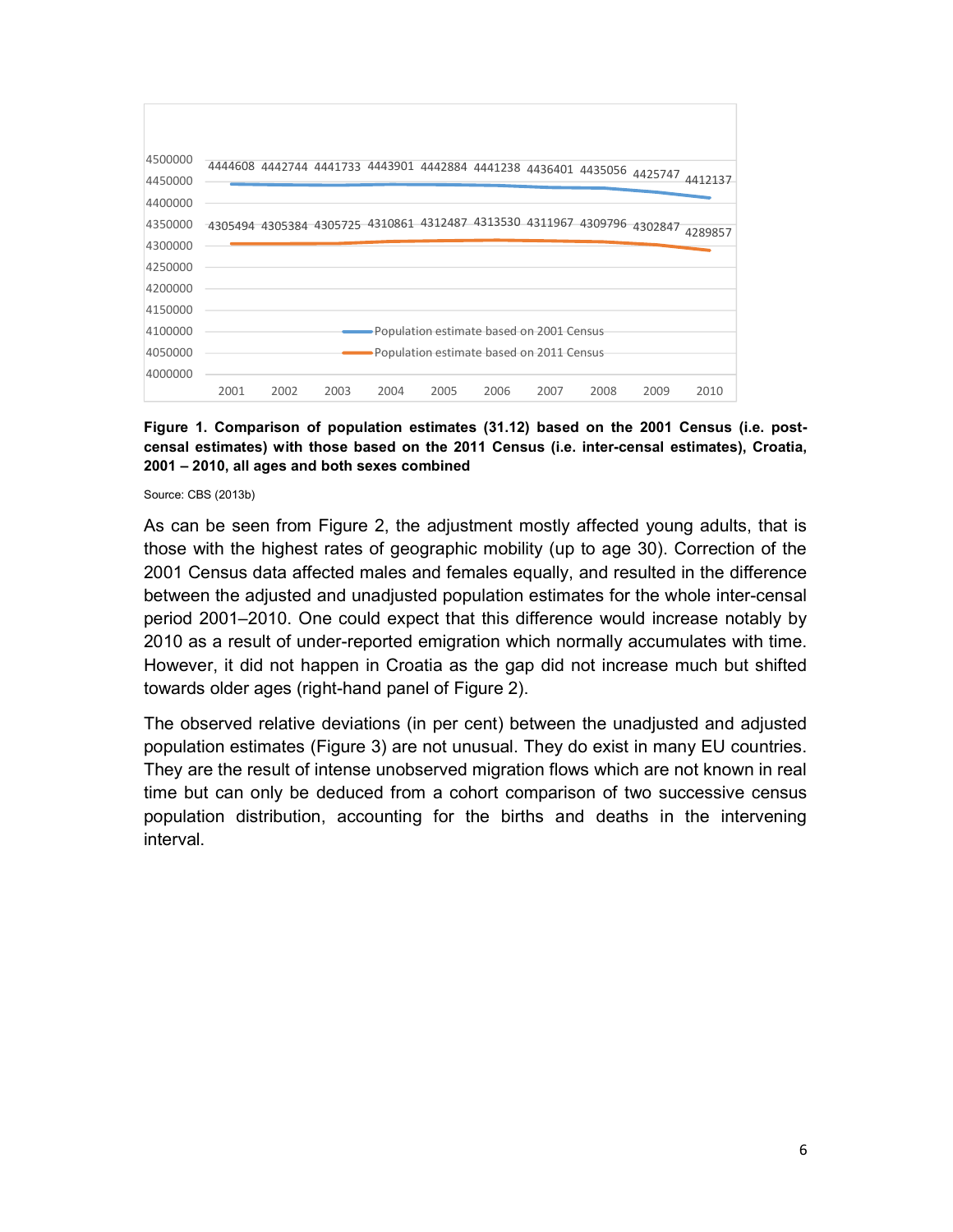

Figure 2. Comparison of population estimates (31.12) based on the 2001 Census (transparent) with those based on the 2011 Census (filled) , Croatia, 2001 and 2010

Source: As for Figure (1)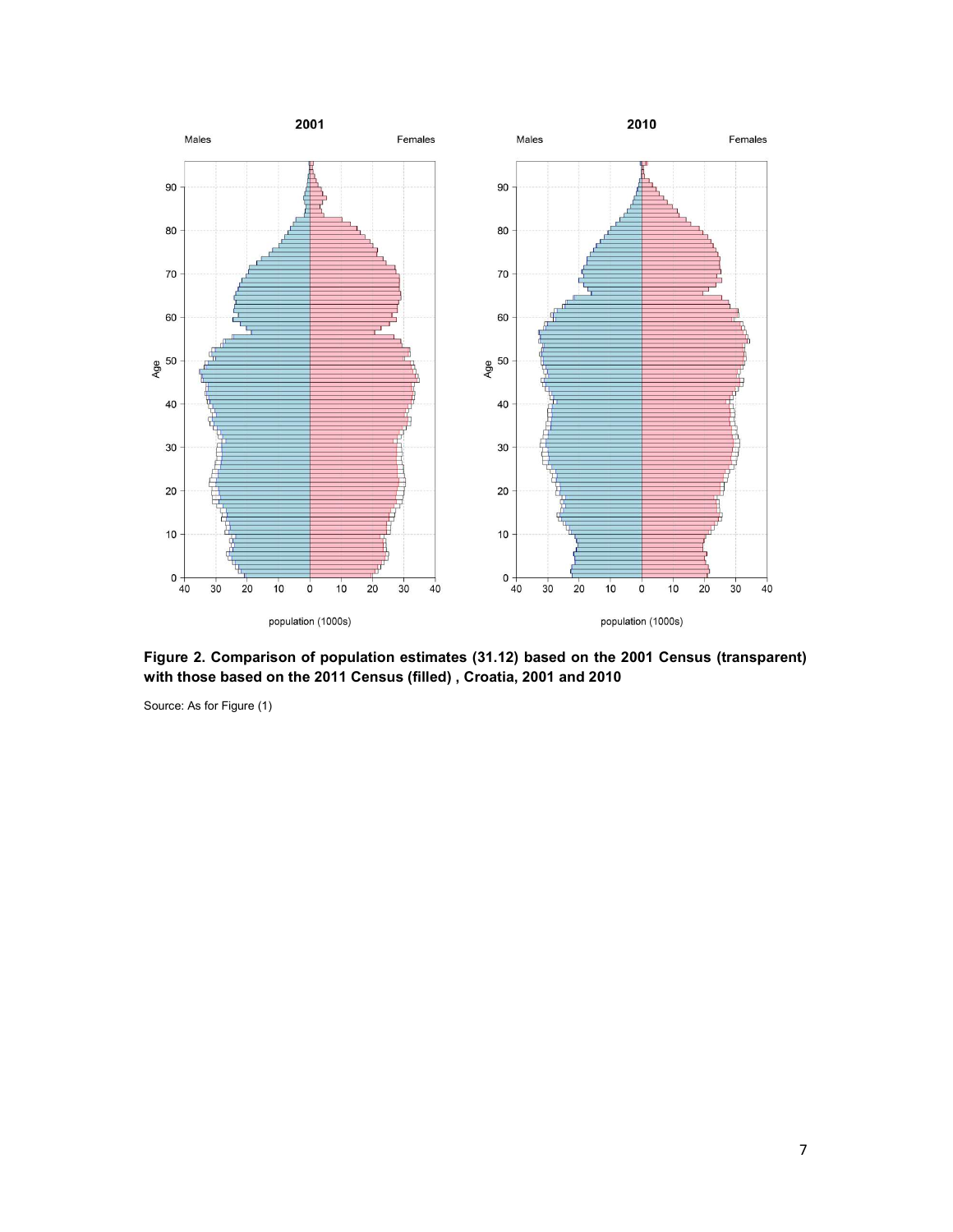

Figure 3. Deviations between population estimates (31.12) based on the 2001 Census (unadjusted) with those based on the 2011 Census (adjusted); Croatia, 2001 and 2010, per cent

Source: As for Figure (1)

#### REVISION NOTES

#### Changes with the December 2017 revision:

Life tables: All life tables have been recalculated using a modified methods protocol. The revised protocol (Version 6) includes two changes: 1) a more precise way to calculate a0, the mean age at death for children dying during the first year of life and 2) the use of birth-by-month data (where and when available) to more accurately estimate population exposures. These changes have been implemented simultaneously for ALL HMD series/countries. For more details about these changes, see the revised Methods Protocol (at http://v6.mortality.org/Public/Docs/MethodsProtocol.pdf), particularly section 7.1 on Period life tables and section 6 and Appendix E, on death rates. The life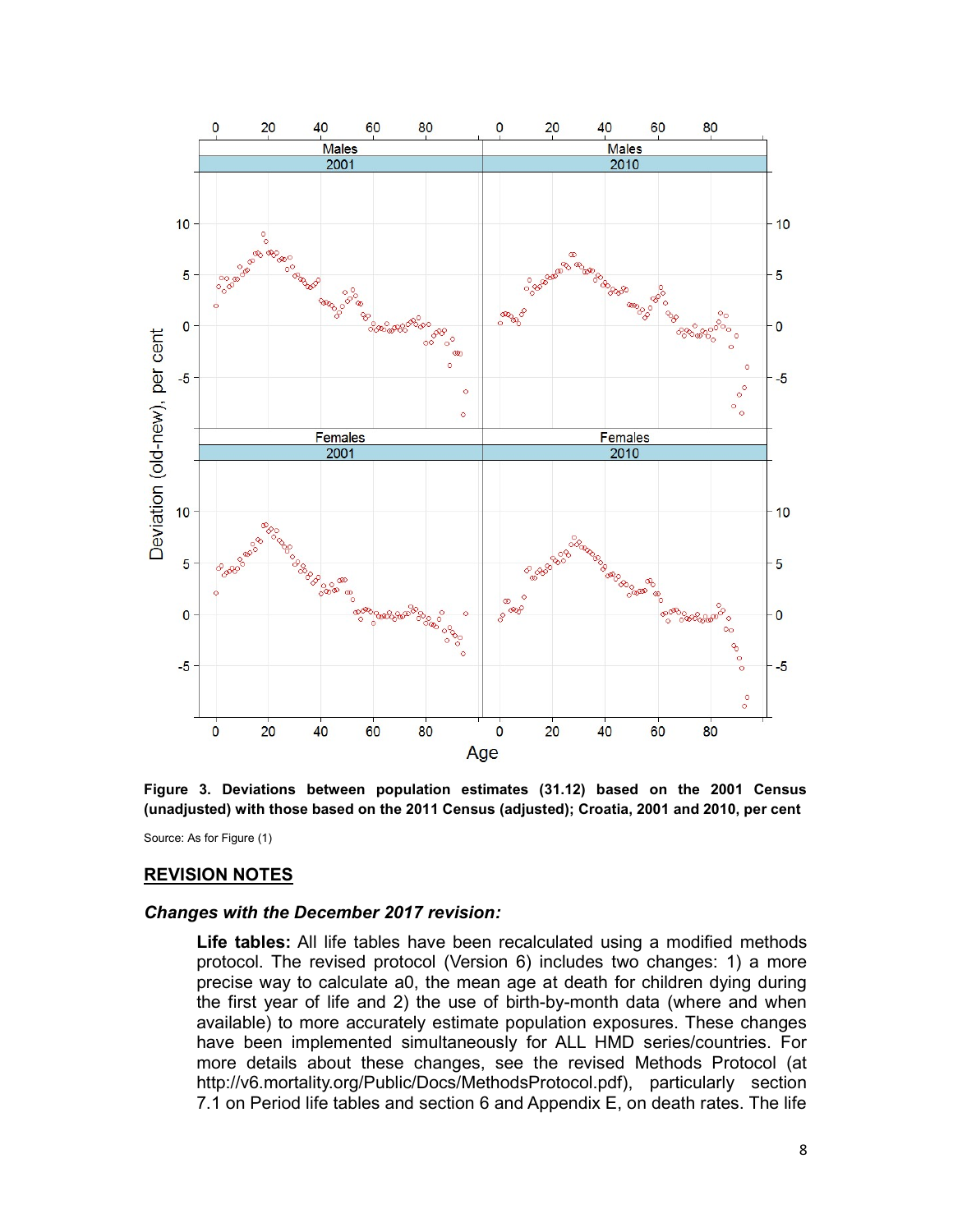tables calculated under the prior methods (Version 5) remain available at v5.mortality.org but will not be further updated in the future.

#### Changes with the March 2020 revision:

Population estimates for 2000 adjusted for the results of the 2001 Census have been added. As a result, this update added one year (2001) to the HMD mortality series for Croatia.

#### **ACKNOWLEDGEMENTS**

We would like thank the staff in the User Communication Department and the Population Statistics Department at the Croatian Bureau of Statistics (CBS) for their help and cooperation in data preparation.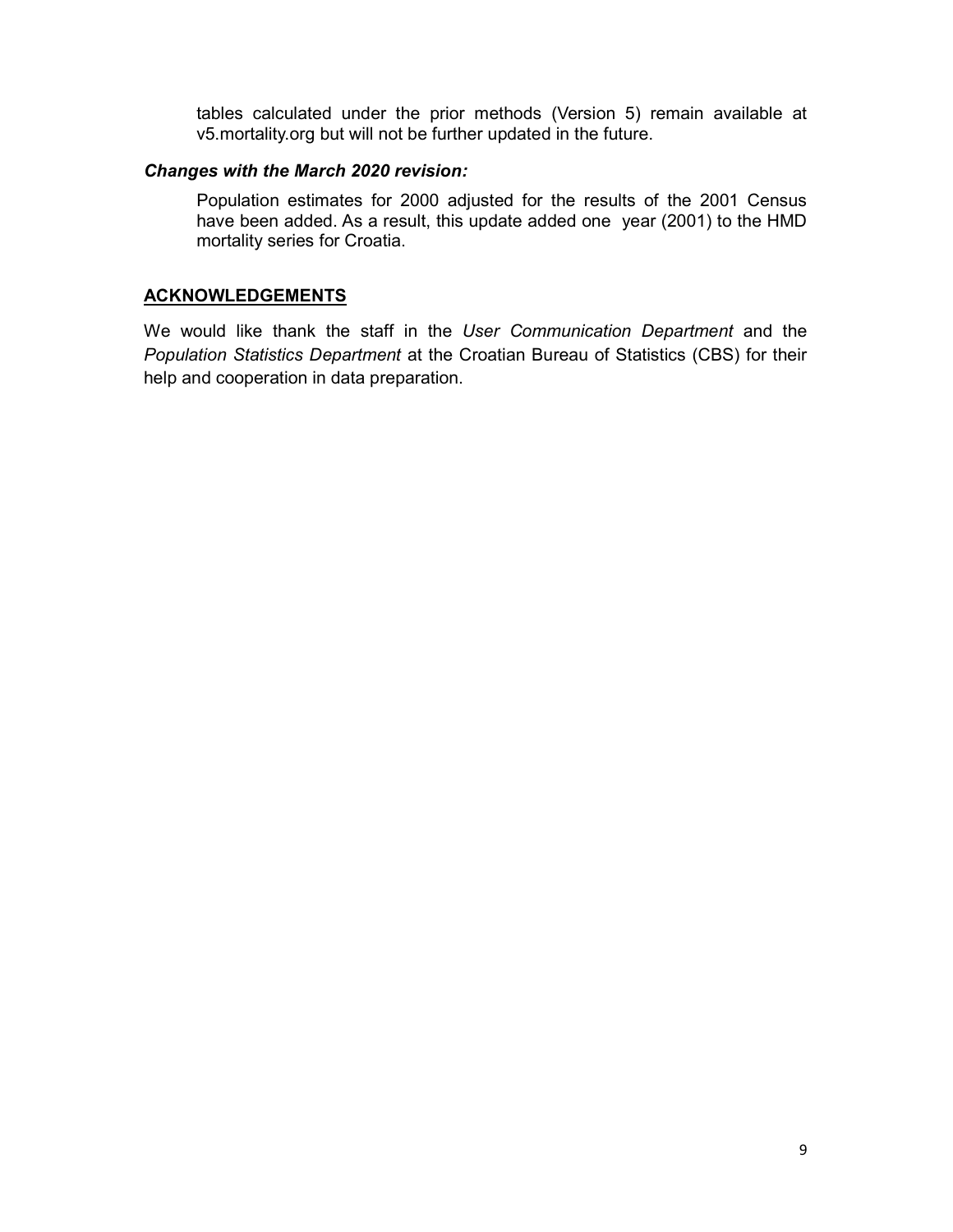## REFERENCES

CBS (2012), Census of Population, Households and Dwellings 2011, Retrieved 10 January 2017 (http://www.dzs.hr/Eng/censuses/census2011/censuslogo.htm)

CBS (2016), Population estimate of Republic of Croatia in 2015, Number 7.1.4., Zagreb, Retrieved 10 January 2017 (http://www.dzs.hr/Hrv\_Eng/publication/2016/07- 01-04\_01\_2016.htm)

CBS (2015), Population estimate of Republic of Croatia in 2014, Number 7.1.4., Zagreb, Retrieved 10 January 2017 (http://www.dzs.hr/Hrv\_Eng/publication/2015/07- 01-04\_01\_2015.htm)

CBS (2014), Population estimate of Republic of Croatia in 2013, Number 7.1.4., Zagreb, Retrieved 10 January 2017( http://www.dzs.hr/Hrv\_Eng/publication/2014/07- 01-04\_01\_2014.htm)

CBS (2013a), Population estimate of Republic of Croatia in 2012, Number 7.1.4., Zagreb, Retrieved 10 January 2017(http://www.dzs.hr/Hrv\_Eng/publication/2013/07- 01-04\_01\_2013.htm)

CBS (2013b), Revision of population estimates of Republic of Croatia, 2001 – 2010, Number 7.1.5., Zagreb, Retrieved 10 January 2017 (http://www.dzs.hr/Hrv\_Eng/publication/2013/07-01-05\_01\_2013.htm)

Jasilionis, D and Stankūnienė, V. (2015) About mortality data for Lithuania Human Mortality Database: background and documentation, Human Mortality Database (http://www.mortality.org/).

Matko, Stjepan (2005), One hundred and thirty years of Croatian statistics: 1875- 2005, Zagreb, Central Bureau of Statistics (in Croatian)